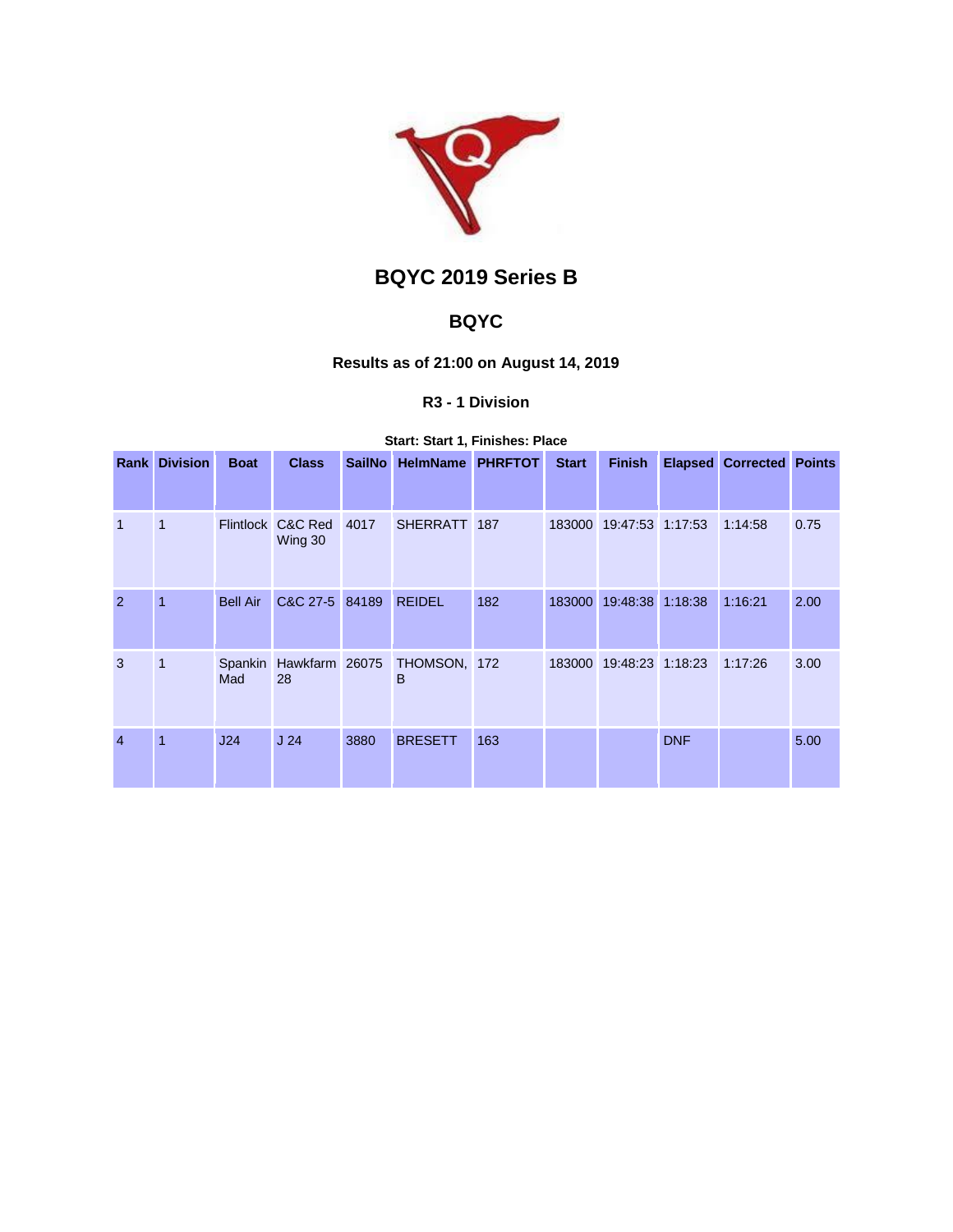## **R3 - Shark Division**

|                | <b>Rank Division</b> | <b>Boat</b>                        | <b>Class</b>            | <b>SailNo</b> | HelmName PHRFTOT |     | <b>Start</b> | <b>Finish</b>           |            | <b>Elapsed Corrected Points</b> |      |
|----------------|----------------------|------------------------------------|-------------------------|---------------|------------------|-----|--------------|-------------------------|------------|---------------------------------|------|
| $\mathbf 1$    | <b>Shark</b>         | Paradox                            | <b>SHARK</b> 1485<br>24 |               | MUNROE,<br>D     | 219 |              | 183500 19:56:34 1:21:34 |            | 1:14:28                         | 0.75 |
| $\overline{2}$ | <b>Shark</b>         | sPinner                            | <b>SHARK</b><br>24      | 1769          | FINDLATER 219    |     |              | 183500 19:57:09 1:22:09 |            | 1:15:00                         | 2.00 |
| $\mathbf{3}$   | <b>Shark</b>         | Unicorn                            | <b>SHARK</b> 1831<br>24 |               | <b>BURCHAT</b>   | 219 |              | 183500 19:57:41 1:22:41 |            | 1:15:29                         | 3.00 |
| $\overline{4}$ | <b>Shark</b>         | Mako                               | <b>SHARK</b><br>24      | 1762          | <b>WAGER</b>     | 219 |              | 183500 19:57:53 1:22:53 |            | 1:15:40                         | 4.00 |
| 5              | Shark                | <b>Nautical</b><br><b>Disaster</b> | <b>SHARK</b><br>24      |               | Giesbrecht       | 219 |              | 183500 19:58:47 1:23:47 |            | 1:16:29                         | 5.00 |
| 6              | <b>Shark</b>         | Rub-a-<br>Dub                      | <b>SHARK</b><br>24      | 1892          | <b>LEGATE</b>    | 219 |              | 183500 19:59:48 1:24:48 |            | 1:17:25                         | 6.00 |
| $\overline{7}$ | <b>Shark</b>         | Cordon<br><b>Bleu</b>              | <b>SHARK</b> 1112<br>24 |               | <b>SALVAGNO</b>  | 219 |              | 183500 20:10:02 1:35:02 |            | 1:26:46                         | 7.00 |
| 8              | <b>Shark</b>         | Great<br>White                     | <b>SHARK</b><br>24      | 1880          | <b>MACKLIN</b>   | 219 |              |                         | <b>DNF</b> |                                 | 9.00 |

#### **Start: Start 1, Finishes: Place**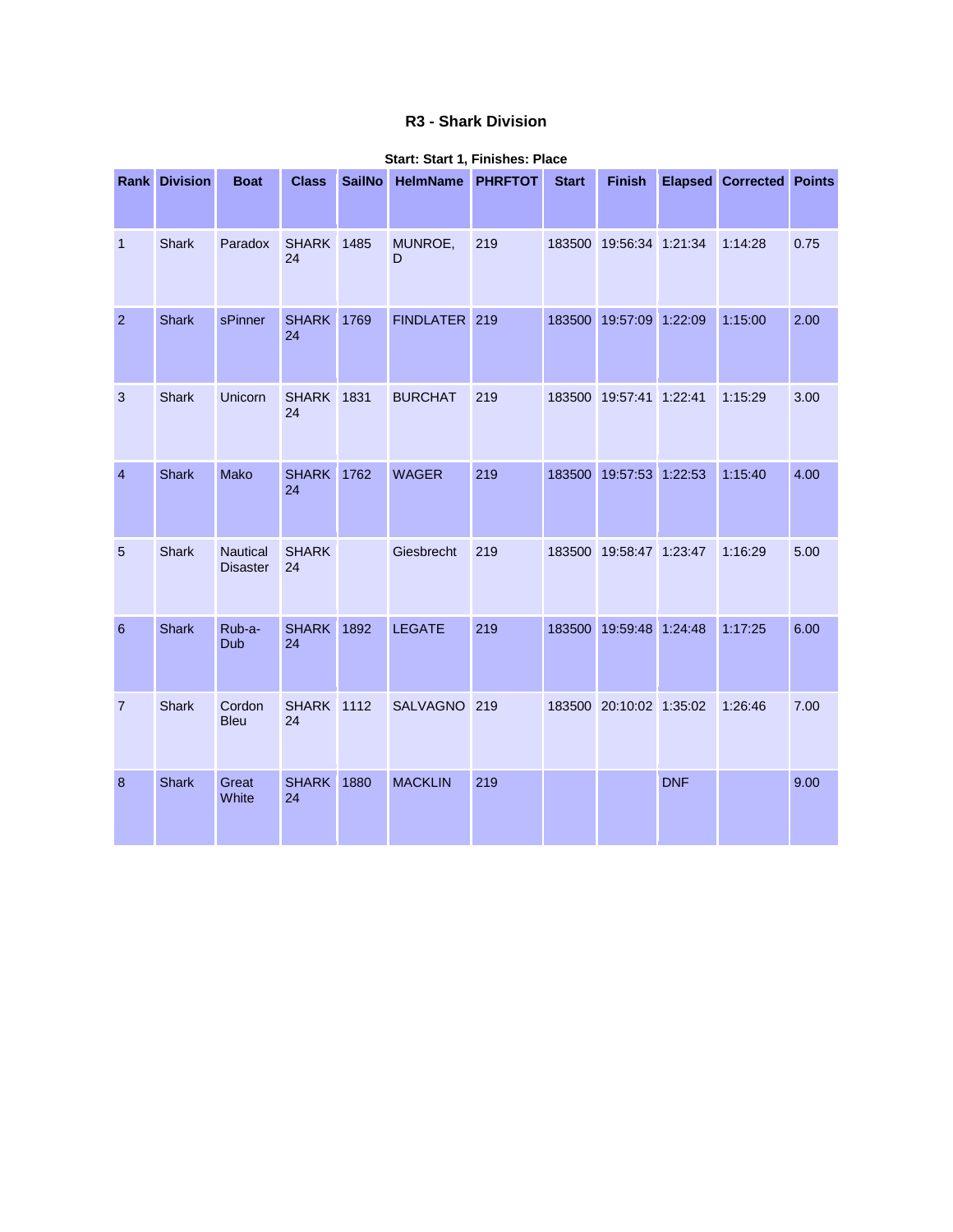## **R3 - 3 Division**

|                | <b>Rank Division</b> | <b>Boat</b>                  | <b>Class</b>               | <b>SailNo</b> | <b>HelmName</b> | <b>PHRFTOT</b> | <b>Start</b> | <b>Finish</b>           |         | <b>Elapsed Corrected Points</b> |      |
|----------------|----------------------|------------------------------|----------------------------|---------------|-----------------|----------------|--------------|-------------------------|---------|---------------------------------|------|
| $\mathbf{1}$   | $\mathbf{3}$         |                              | Grayling Grampian<br>26 OB | 431           | <b>COOKE</b>    | 230            |              | 184000 19:25:54 0:45:54 |         | 0:41:11                         | 0.75 |
| $\overline{2}$ | 3                    | Chudan                       | Tanzer 26                  | 497           | <b>CORBETT</b>  | 238            |              | 184000 19:28:23 0:48:23 |         | 0:42:52                         | 2.00 |
| 3              | $\mathbf{3}$         | Beowulf                      | Niagara<br>26 OB           | 147           | THOMSON, A      | 206            |              | 184000 19:26:40 0:46:40 |         | 0:43:31                         | 3.00 |
| $\overline{4}$ | 3                    | Quinte                       | <b>Hullmaster</b><br>31    | 19            | <b>SHAW</b>     | 253            | 184000       | 19:30:21                | 0:50:21 | 0:43:35                         | 4.00 |
| 5              | 3                    | <b>Brave</b><br>and<br>Crazy | Tanzer <sub>22</sub>       | 2104          | GOUDESEUNE 250  |                | 184000       | 19:32:59 0:52:59        |         | 0:46:04                         | 5.00 |
| 6              | 3                    | Green<br>Onion               | <b>Shark</b>               | 99            | Stephen Brown   | 219            | 184000       | 19:35:16 0:55:16        |         | 0:50:27                         | 6.00 |
| $\overline{7}$ | 3                    |                              | Deboate Tanzer 26          | 726           | Campbell        | 246            | 184000       | 19:40:06 1:00:06        |         | 0:52:35                         | 7.00 |

#### **Start: Start 1, Finishes: Place**